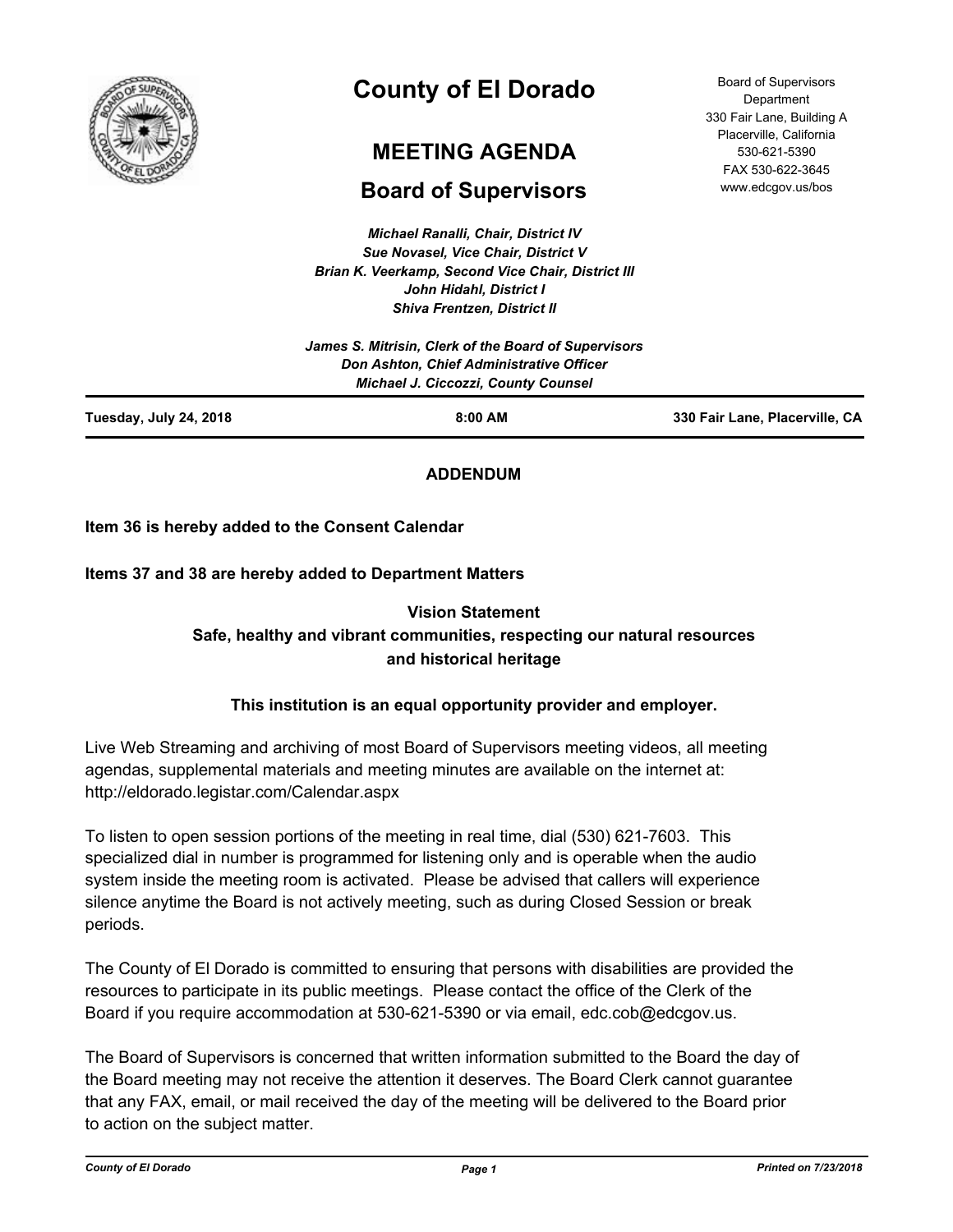The Board meets simultaneously as the Board of Supervisors and the Board of Directors of the Air Quality Management District, In-Home Supportive Services, Public Housing Authority, Redevelopment Agency and other Special Districts.

For Purposes of the Brown Act § 54954.2 (a), the numbered items on this Agenda give a brief description of each item of business to be transacted or discussed. Recommendations of the staff, as shown, do not prevent the Board from taking other action.

Materials related to an item on this Agenda submitted to the Board of Supervisors after distribution of the agenda packet are available for inspection during normal business hours in the public viewing packet located in Building A, 330 Fair Lane, Placerville or in the Board Clerk's Office located at the same address. Such documents are also available on the Board of Supervisors' Meeting Agenda webpage subject to staff's ability to post the documents before the meeting.

### **PROTOCOLS FOR PUBLIC COMMENT**

Public comment will be received at designated periods as called by the Board Chair.

Public comment on items scheduled for Closed Session will be received before the Board recesses to Closed Session.

Except with the consent of the Board, individuals shall be allowed to speak to an item only once.

On December 5, 2017 the Board adopted the following protocol relative to public comment periods:

Time for public input will be provided at every Board of Supervisors meeting. Individuals will have three minutes to address the Board. Individuals authorized by organizations will have three minutes to present organizational positions and perspectives and may request additional time, up to five minutes. At the discretion of the Board, time to speak by any individual may be extended.

A total of 20 minutes will be allocated for public comment during Open Forum and for each agenda item to be discussed. Public comment on certain agenda items designated and approved by the Board may be treated differently with specific time limits per speaker or a limit on the total amount of time designated for public comment. It is the intent of the Board that quasi-judicial matters have additional flexibility depending upon the nature of the issue.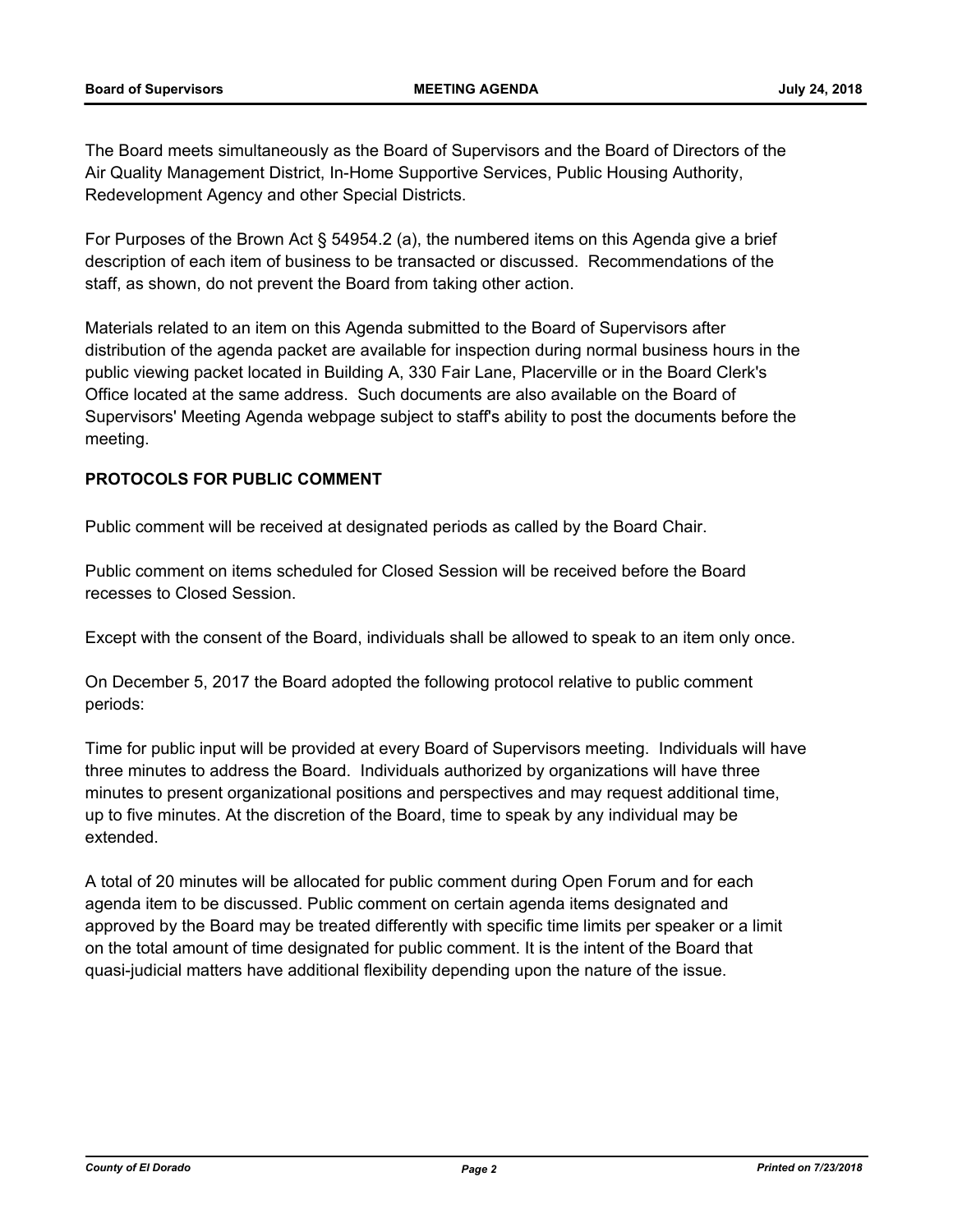Individual Board members may ask clarifying questions but will not engage in substantive dialogue with persons providing input to the Board.

If a person providing input to the Board creates a disruption by refusing to follow Board guidelines, the Chair of the Board may take the following actions.

Step 1. Request the person adhere to Board guidelines. If the person refuses, the Chair may ask the Clerk to turn off the speaker's microphone.

Step 2. If the disruption continues, the Chair may order a recess of the Board meeting.

Step 3. If the disruption continues, the Chair may order the removal of the person from the Board meeting.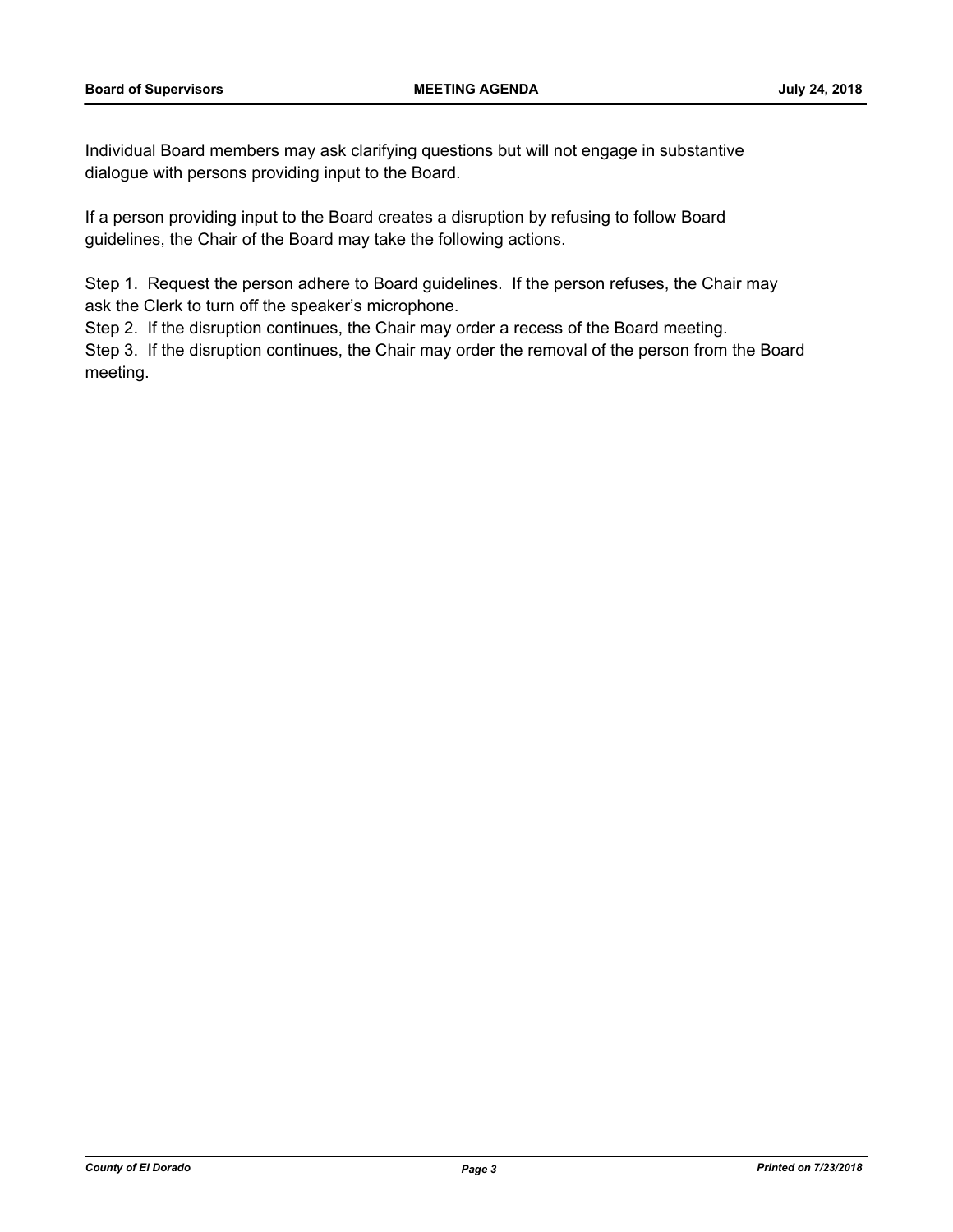### **8:00 A.M. - CALL TO ORDER AND RECESS TO CLOSED SESSION**

#### **9:00 A.M. - RECONVENE TO OPEN SESSION AND CLOSED SESSION REPORTS**

#### **INVOCATION AND PLEDGE OF ALLEGIANCE TO THE FLAG**

#### **ADOPTION OF THE AGENDA AND APPROVAL OF CONSENT CALENDAR**

The Board may make any necessary additions, deletions or corrections to the agenda including moving items to or from the Consent Calendar and adopt the agenda and the Consent Calendar with one single vote. A Board member may request an item be removed from the Consent Calendar for discussion and separate Board action. At the appropriate time as called by the Board Chair, members of the public may make a comment on matters on the Consent Calendar prior to Board action.

#### **OPEN FORUM**

Open Forum is an opportunity for members of the public to address the Board of Supervisors on subject matter that is not on their meeting agenda and within their jurisdiction. Public comments during Open Forum are limited to three minutes per person. Individuals authorized by organizations will have three minutes to present organizational positions and perspectives and may request additional time, up to five minutes. The total amount of time reserved for Open Forum is 20 Minutes.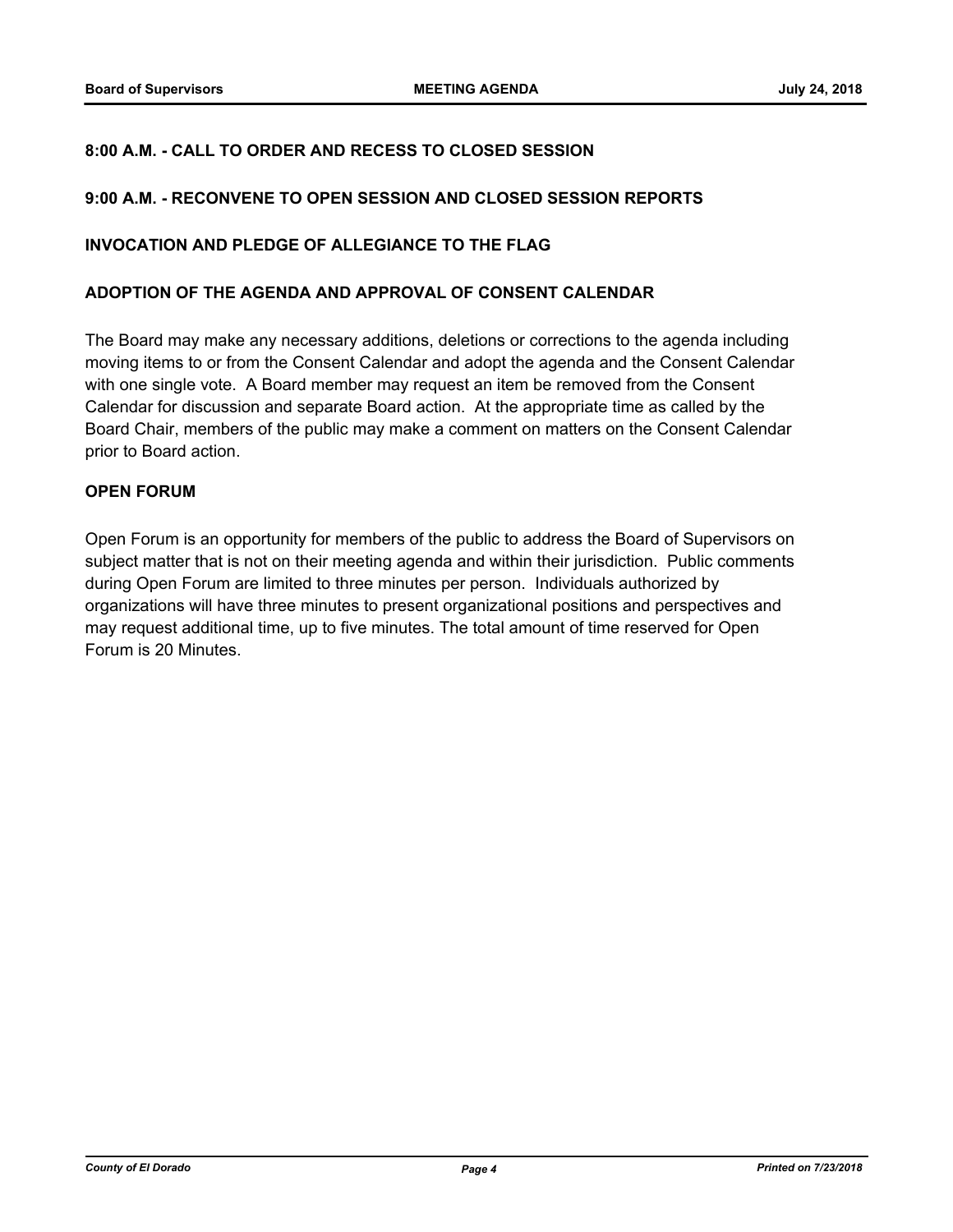#### **CONSENT CALENDAR**

**1.** [18-1134](http://eldorado.legistar.com/gateway.aspx?m=l&id=/matter.aspx?key=24484) Clerk of the Board recommending the Board approve the Minutes from the regular meeting of the Board on July 17, 2018.

#### **GENERAL GOVERNMENT - CONSENT ITEMS**

**2.** [18-1138](http://eldorado.legistar.com/gateway.aspx?m=l&id=/matter.aspx?key=24488) Community Development Services, Administration and Finance Division, recommending the Board approve and authorize the Chair to sign the First Amendment to a perpetual agreement with Cardknox (Agreement 2709 - Attachments A & B) for the following: 1) Credit and debit card convenience fee rates charged directly to the

public at 2.89% for internet transactions and 2.69% for transactions in Community Development Services card readers; and 2) Administrative payments made annually no greater than \$1,000.

**FUNDING:** Technology Fees (credit card processing fees are paid by cardholders).

**3.** [18-1126](http://eldorado.legistar.com/gateway.aspx?m=l&id=/matter.aspx?key=24476) Chief Administrative Office recommending the Board: 1) Approve and authorize the Chair to sign a letter of endorsement supporting the El Dorado County Transportation Commission's grant application for Caltrans State Planning and Research funds for the development of a Community Transportation Plan for the El Dorado Hills Business Park; and 2) Adopt and authorize the Chair to sign Resolution **160-2018** authorizing

the allocation of \$18,000 and 155 hours of County staff time in support of such efforts.

**FUNDING:** Economic Development - Transient Occupancy Tax.

**4.** [18-1132](http://eldorado.legistar.com/gateway.aspx?m=l&id=/matter.aspx?key=24482) Chief Administrative Office recommending the Board receive and file an update relative to implementation of the objectives identified in the Good Governance strategic plan goal, and approve the definition of 'Succession Planning' as "A deliberate strategic process that sources talents and identifies potential new leaders by developing motivated staff to meet the needs of the community and organization to ensure functional continuity."

#### **FUNDING:** N/A

**5.** [18-1153](http://eldorado.legistar.com/gateway.aspx?m=l&id=/matter.aspx?key=24503) Chief Administrative Officer and Director of Human Resources recommending the Board approve and authorize the Chair to sign Resolution **159-2018** to increase the Director of Planning and Building base salary and align it with the Director of Transportation salary.

**FUNDING:** General Fund.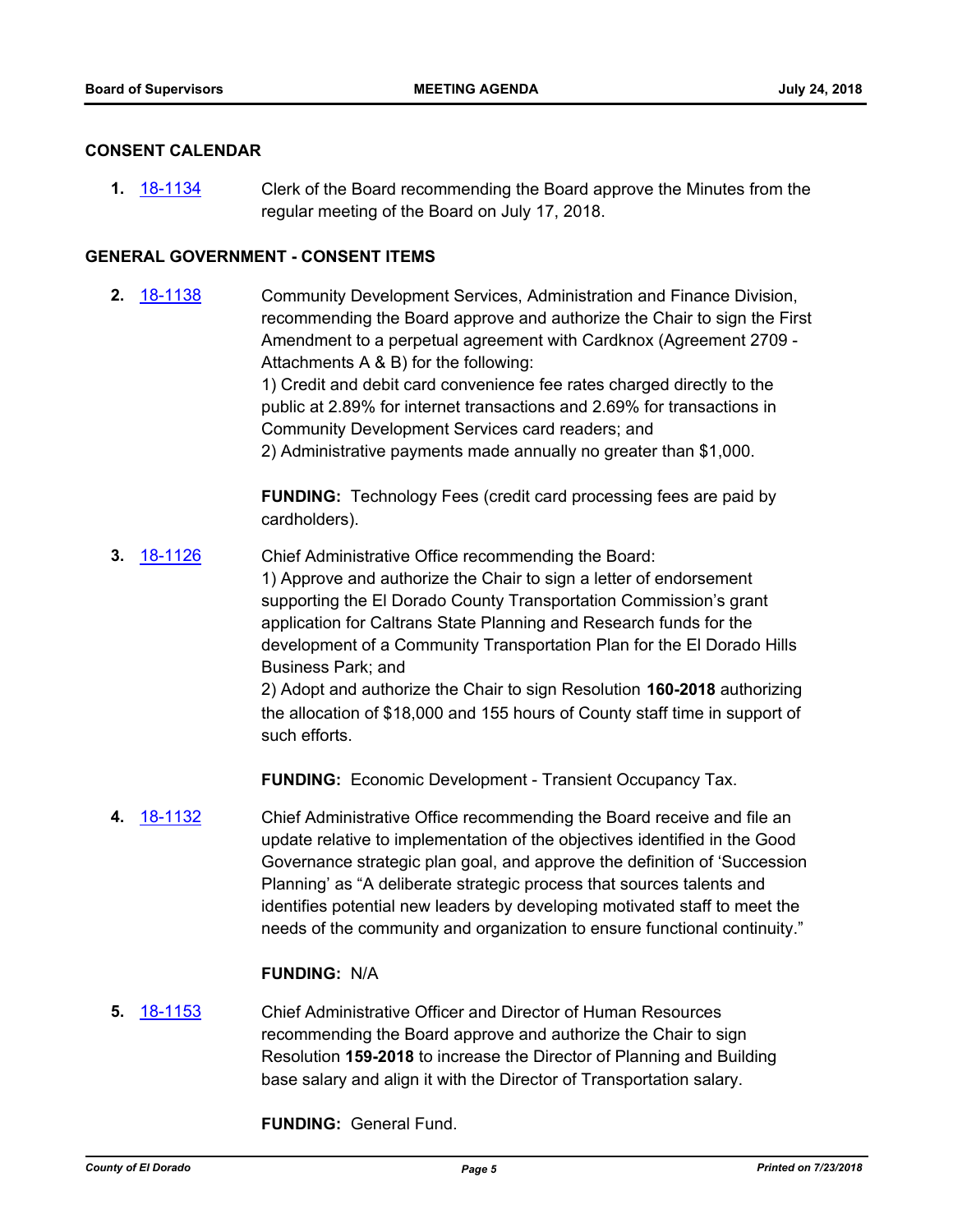- **6.** [18-1144](http://eldorado.legistar.com/gateway.aspx?m=l&id=/matter.aspx?key=24494) Clerk of the Board recommending the Board adopt and authorize the Chair to sign Resolution **158-2018** to schedule a regular meeting of the Board on August 21, 2018 in lieu of the recently cancelled regular meeting of August 7, 2018.
- **7.** [18-1050](http://eldorado.legistar.com/gateway.aspx?m=l&id=/matter.aspx?key=24399) County Counsel recommending the Board authorize the Chair to execute Amendment 1 to Agreement for Legal Services Between El Dorado County and Abbott & Kindermann, Inc., Agreement 431-S1711 (Lunsmann litigation) to increase the not to exceed amount from \$50,000 to \$125,000.

**FUNDING:** General Fund and Non-General Fund.

- **8.** [18-0671](http://eldorado.legistar.com/gateway.aspx?m=l&id=/matter.aspx?key=24016) Treasurer-Tax Collector recommending the Board approve the continuation of the following perpetual agreements for an estimated total of \$78,338.00 for the Fiscal Year 2018/19 for ongoing maintenance and support for equipment, software licensing and treasury services as follows: 1) Bloomberg Finance LP;
	- 2) Bank of New York Mellon Trust Co;
	- 3) Diebold Inc;
	- 4) HP Enterprises Services LLC;
	- 5) Professional Consultancy International (PCI LLC);
	- 6) SymPro Inc; and
	- 7) Columbia Ultimate Business Systems.

**FUNDING:** General Fund.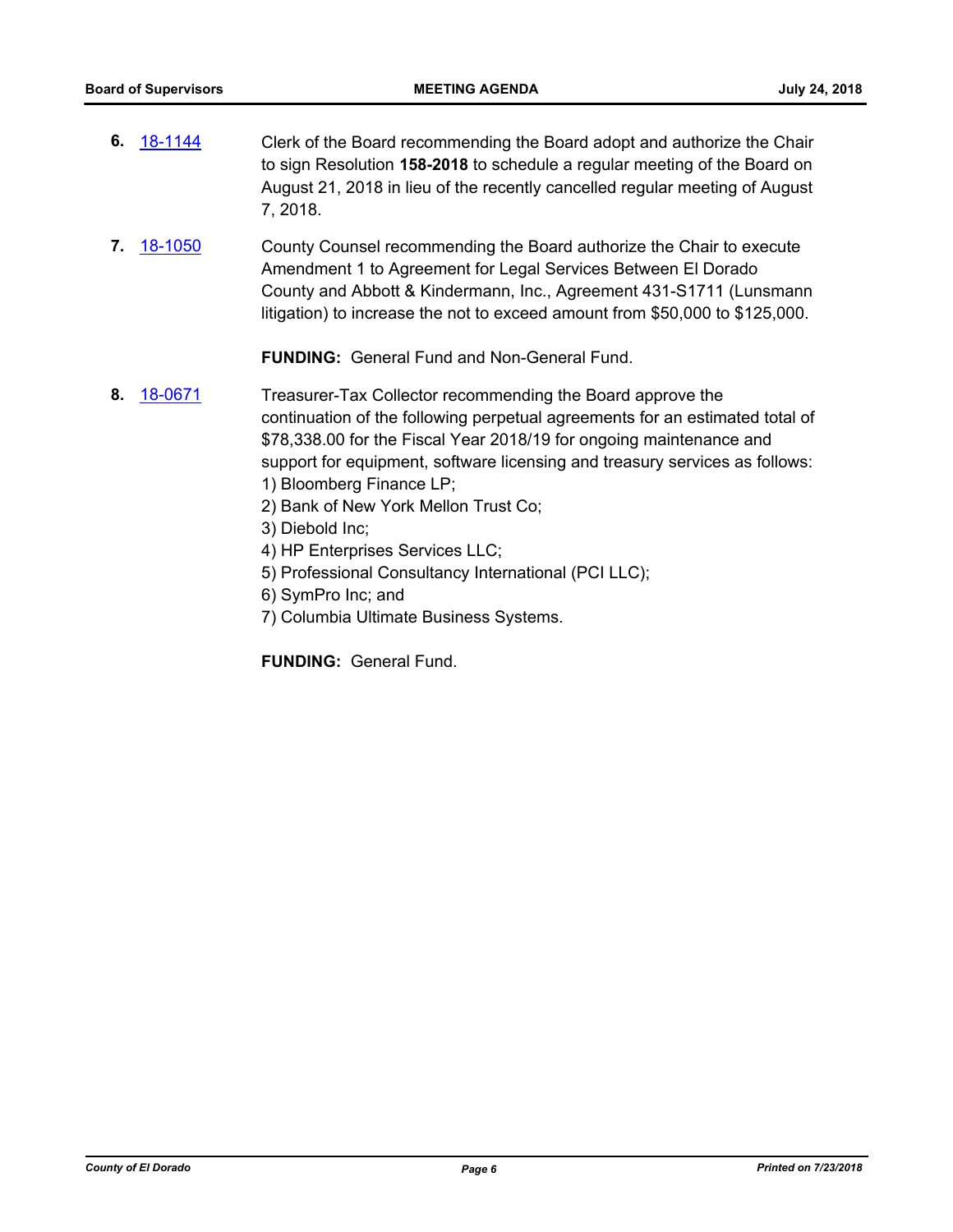#### **HEALTH AND HUMAN SERVICES - CONSENT ITEMS**

**9.** [18-1023](http://eldorado.legistar.com/gateway.aspx?m=l&id=/matter.aspx?key=24372) Health and Human Services Agency recommending the Board: 1) Approve Agreement for Services 3096, with Ancestry.com for the provision of website membership subscription with a perpetual term that commences upon execution; 2) Authorize the Purchasing Agent to execute Agreement for Services 3096 with Ancestry.com for the provision of website membership subscription in the amount of \$99 for the U.S Discovery, six-month membership plan, with automatic renewal; and 3) Authorize the Purchasing Agent to execute future documents for the Health and Human Services Agency's Ancestry.com website membership subscription, upon term expiration, contingent upon approval by County Counsel and sufficient appropriation are included in the department's budget.

#### **FUNDING:** General Fund.

**10.** [18-1032](http://eldorado.legistar.com/gateway.aspx?m=l&id=/matter.aspx?key=24381) Health and Human Services Agency recommending the Board: 1) Approve and authorize the Chair to sign Amendment 1 to Agreement for Services 366 with Shared Vision Consultants, Inc., for the provision of consultant services, expanding the Scope of Services to include providing guidance and direction to the Health and Human Services Agency Strategic Plan Goal #5 "Service Integration: To develop and implement a continuum of care model for individuals, families and community partners that integrates access, assessment, referral, and efficient delivery of programs and services," thereby increasing the maximum obligation by \$26,000 effective upon execution of Amendment 1, for a new total obligation of \$78,471; with no change to the term of August 31, 2017 through August 30, 2020; and 2) Authorize the Purchasing Agent, or designee, to execute further

documents relating to Agreement for Services 366, including amendments which do not increase the maximum dollar amount or term of the Agreement, and contingent upon approval by County Counsel and Risk Management.

**FUNDING:** State, Federal and Realignment.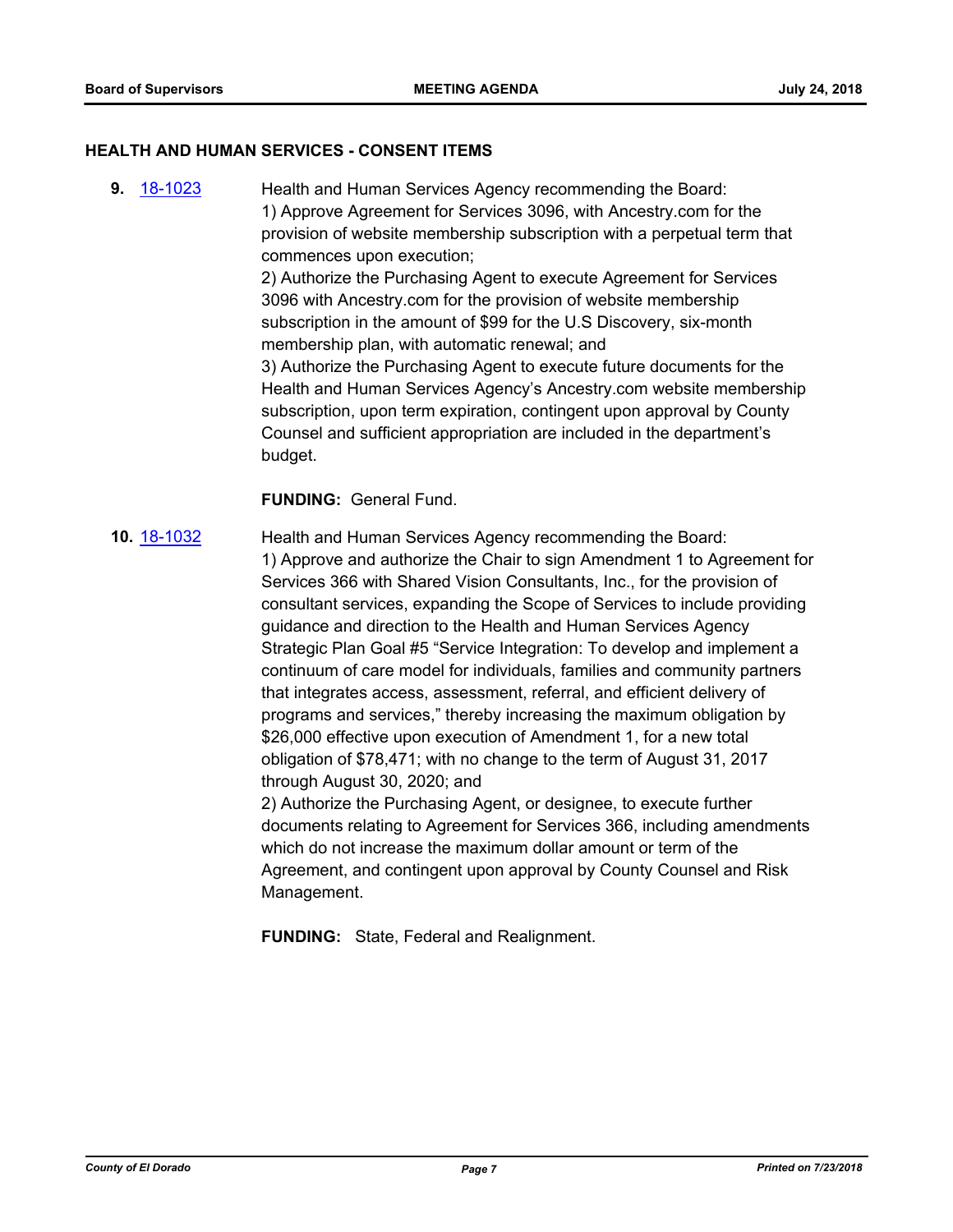#### **LAND USE AND DEVELOPMENT - CONSENT ITEMS**

**11.** [18-1097](http://eldorado.legistar.com/gateway.aspx?m=l&id=/matter.aspx?key=24447) Air Quality Management District recommending the Board, acting as the El Dorado County Air Quality Management District Board of Directors, adopt and authorize the Chair to sign Resolution **156-2018** approving the Authorized Personnel Allocation Resolution, with the personnel allocation schedule included as Resolution Exhibit 1, based on the Board approved Fiscal Year 2018-19 District Budget.

#### **FUNDING:** N/A

**12.** [18-0729](http://eldorado.legistar.com/gateway.aspx?m=l&id=/matter.aspx?key=24076) Community Development Services, Department of Transportation, recommending the Board approve and authorize the Chair to sign the Second Amendment to Agreement for Services 323-S1711 with Black Fox Timber Management Group, Inc. increasing the not-to-exceed by \$200,000 for a total amount not-to-exceed amount of \$375,000, increasing hourly billing rates by 8%, and extending the term one additional year for a total of three years, expiring on November 28, 2019.

> **FUNDING:** California Disaster Assistance Act Funds (75%) and CALFIRE (25%).

**13.** [18-0902](http://eldorado.legistar.com/gateway.aspx?m=l&id=/matter.aspx?key=24250) Community Development Services, Department of Transportation, recommending the Board approve and authorize the Chair to sign Consent to Common Use Agreement between the County and Pacific Gas and Electric Company, recognizing the prior easement and rights of Pacific Gas and Electric Company to a portion of County-owned APN 076-133-17.

#### **FUNDING:** N/A

**14.** [18-1041](http://eldorado.legistar.com/gateway.aspx?m=l&id=/matter.aspx?key=24390) Community Development Services, Department of Transportation, recommending the Board consider the following: 1) Accept the off-site road improvements for Wilson Estates, TM 14-1515 as complete as of March 1, 2018; 2) Reduce Performance Bond SUR23100098 from \$623,951.88 to \$62,395.19, which is ten percent of the total cost of the road improvements. This amount guarantees against any defective work, labor done, or defective materials furnished, which is to be released after one year if no claims are made; 3) Hold Laborers & Materialmens Bond SUR23100098 in the amount of \$623,951.88 for six months to guarantee payments to persons furnishing labor, materials, or equipment; and 4) Authorize the Clerk of the Board to release the respective Bonds after the required time periods.

**FUNDING:** Developer Funded.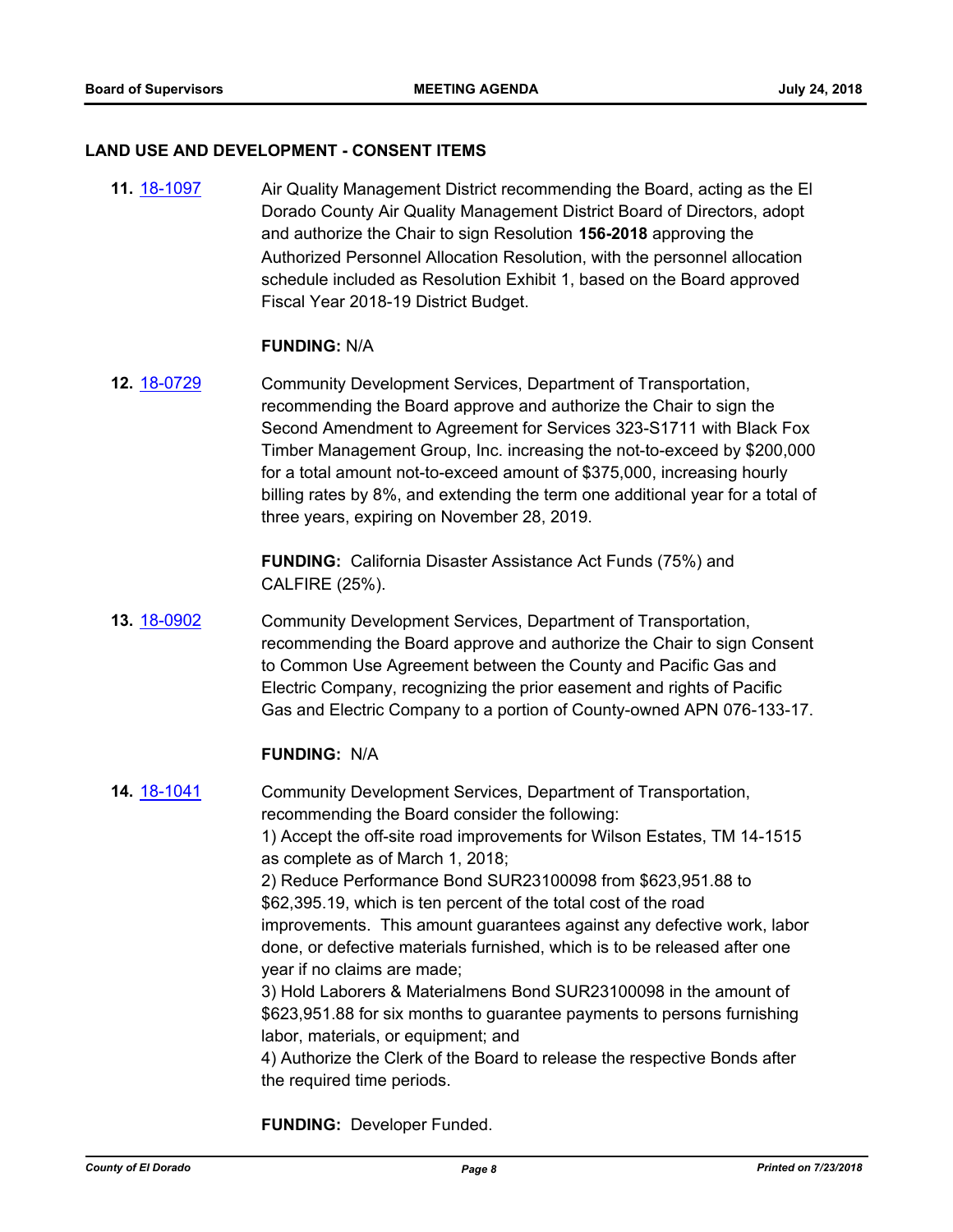| 15. 18-1046 | Community Development Services, Department of Transportation,                                             |
|-------------|-----------------------------------------------------------------------------------------------------------|
|             | recommending the Board consider the following:                                                            |
|             | 1) Accept the subdivision improvements for Wilson Estates, TM 14-1515<br>as complete as of March 1, 2018; |
|             | 2) Hold Performance Bond SUR23100121 in the amount of \$246,534.14,                                       |
|             | which is ten percent of the total improvements. This amount quarantees                                    |
|             | against any defective work, labor done, or defective materials furnished,                                 |
|             | which is to be released after one year if no claims are made;                                             |
|             | 3) Hold Laborers & Materialmens Bond SUR23100121 in the amount of                                         |
|             | \$1,232,670.72 for six (6) months to guarantee payments to persons                                        |
|             | furnishing labor, materials, or equipment; and                                                            |
|             | 4) Authorize the Clerk of the Board to release the respective Bonds after                                 |
|             | the required time periods.                                                                                |
|             |                                                                                                           |
|             | <b>FUNDING: Developer Funded.</b>                                                                         |

**16.** [18-1051](http://eldorado.legistar.com/gateway.aspx?m=l&id=/matter.aspx?key=24400) Community Development Services, Department of Transportation, recommending the Board:

> 1) Accept the subdivision improvements for Serrano Village K5, Phase 2, Unit 4, TM 10-1496-R, as complete;

2) Reduce Performance Bond 0701845 from \$176,900.10 to \$149,117.10, which is ten percent of the total cost of the subdivision improvements. This amount guarantees against any defective work, labor done, or defective materials furnished, which is to be released after one year if no claims are made;

3) Hold Laborers & Materialmens Bond 0701845 in the amount of \$745,585.51 for six months to guarantee payments to persons furnishing labor, materials, or equipment; and

4) Authorize the Clerk of the Board to release the respective Bonds after the required time periods.

**FUNDING:** Developer Funded. (No Federal Funds)

**17.** [18-1078](http://eldorado.legistar.com/gateway.aspx?m=l&id=/matter.aspx?key=24428) Community Development Services, Department of Transportation, recommending the Board approve and authorize the Chair to sign Agreement for Funding of Right of Way Acquisition Costs 18-54835 with Lennar Winncrest, LLC pertaining to the Country Club Drive Realignment - Bass Lake Road to Tierra de Dios Drive Project, CIP 71360.

**FUNDING:** Developer Funded.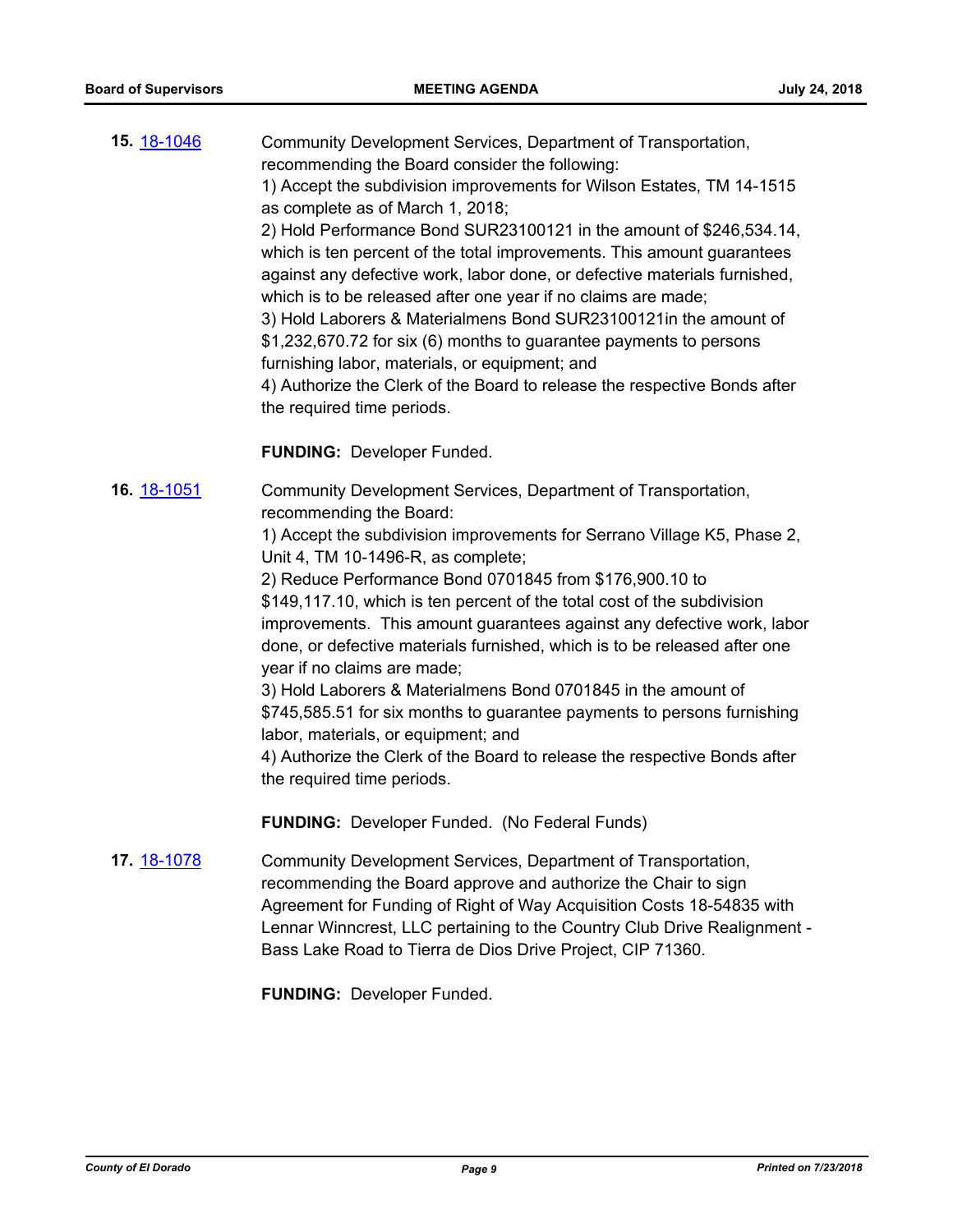**18.** [18-1096](http://eldorado.legistar.com/gateway.aspx?m=l&id=/matter.aspx?key=24446) Community Development Services, Department of Transportation, recommending the Board authorize an exception to Policy D-4, Vehicle Use, Standards, Procurement and Disposal, to allow for overnight retention of two (2) County vehicles for the duration of construction of the Silva Valley Parkway Class 1 and Class 2 Bike Lanes (Harvard to Green Valley Road) Project, CIP 72310/36105037 and the New York Creek Trail East - Phase 2 Project, CIP 72308/36109008.

#### **FUNDING:** NA

**19.** [18-1022](http://eldorado.legistar.com/gateway.aspx?m=l&id=/matter.aspx?key=24371) Community Development Services, Department of Transportation, recommending the Board adopt and authorize the Chair to sign Resolution **153-2018** sanctioning the revision to the financial assurance for the Somerset Mine:

> 1) Increase the Pledge of Revenue amount to between \$150,000 and \$210,000; and

2) Make the financial assurance mechanism effective for five (5) years from the signed date of this Resolution.

**FUNDING:** Road Fund. (Local - 100%)

**20.** [18-1079](http://eldorado.legistar.com/gateway.aspx?m=l&id=/matter.aspx?key=24429) Community Development Services, Department of Transportation, recommending the Board consider the following pertaining to the 2018 Grizzly Flats Section 1 Pavement Rehabilitation Project, PW 18-31222, Project No 49324, and Contract 3183:

> 1) Award the Construction Contract to Martin Brothers Construction, who was the lowest responsive, responsible bidder after the bid opening on July 13, 2018;

2) Approve and authorize the Chair to sign the Construction Contract, subject to review and approval by County Counsel and Risk Management; and

3) Authorize the Director of Transportation to sign an Escrow Agreement, if requested by the Contractor and in accordance with Public Contract Code Section 22300, for the purpose of holding Contract retention funds.

**FUNDING:** Senate Bill 1. (100% - State)

**21.** [18-1118](http://eldorado.legistar.com/gateway.aspx?m=l&id=/matter.aspx?key=24468) Surveyor's Office recommending the Board adopt and authorize the Chair to sign Resolution **152-2018** for Abandonment of Easement 18-012 to abandon a Light and Air easement on Lot 30 of "Tahoe Paradise Unit No. 58", recorded at Book E of Subdivisions at Page 18, identified as Assessor's Parcel 036-611-19.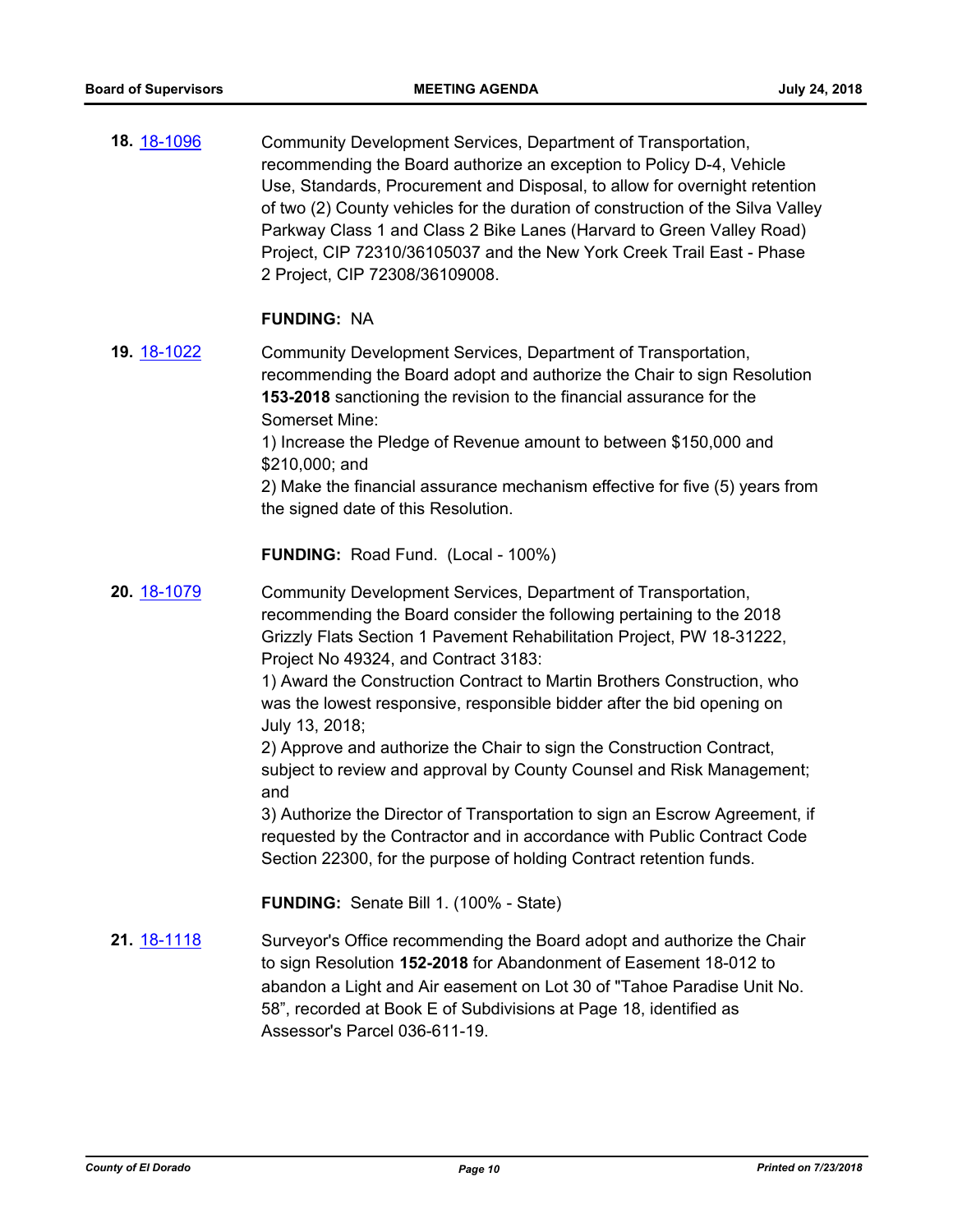#### **LAW AND JUSTICE - CONSENT ITEMS**

**22.** [18-1062](http://eldorado.legistar.com/gateway.aspx?m=l&id=/matter.aspx?key=24412) District Attorney recommending the Board receive and file the Thirteenth Annual Report on Real Estate Fraud for Fiscal Year 2017-18.

**FUNDING:** Real Estate Fraud Prosecution Trust.

## **END CONSENT CALENDAR**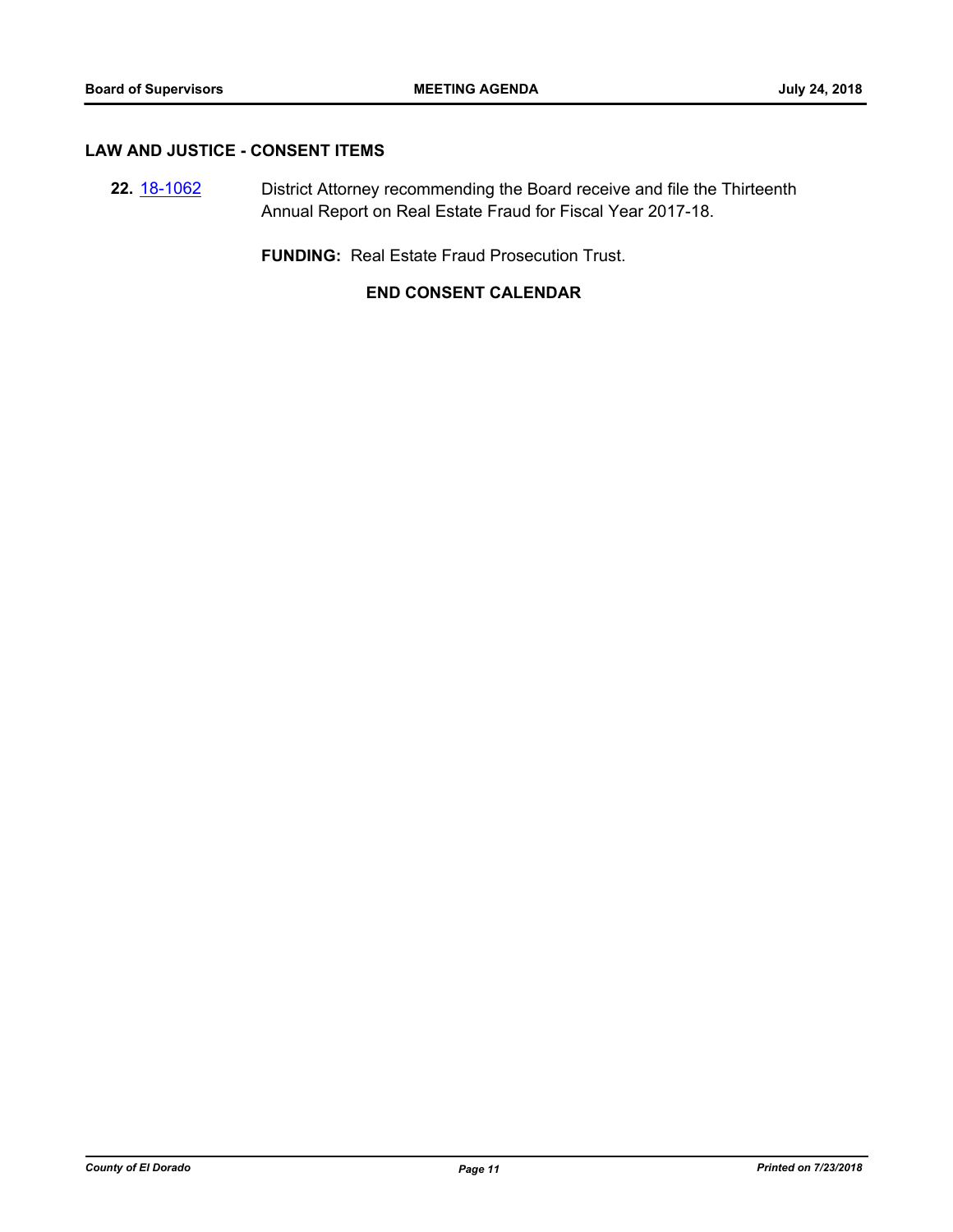## **DEPARTMENT MATTERS (Items in this category may be called at any time)**

| County Counsel recommending the Board authorize the Chair to execute<br>Amendment 1 to Agreement for Legal Services Between El Dorado<br>County and Abbott & Kindermann, Inc., Agreement 552-S1711 (Sheetz<br>litigation) to increase the not-to-exceed amount from \$50,000 to \$125,000<br>with an effective date retroactive to March 1, 2018. (Est. Time: 5 Min.)                                                                                                                                                                                    |
|----------------------------------------------------------------------------------------------------------------------------------------------------------------------------------------------------------------------------------------------------------------------------------------------------------------------------------------------------------------------------------------------------------------------------------------------------------------------------------------------------------------------------------------------------------|
| <b>FUNDING: General Fund and Non-General Fund.</b>                                                                                                                                                                                                                                                                                                                                                                                                                                                                                                       |
| Assessor, Auditor-Controller and Treasurer/Tax Collector recommending<br>the Board receive and file an update relative to the implementation of the<br>Megabyte Property Tax System. (Est. Time: 10 Min.)                                                                                                                                                                                                                                                                                                                                                |
| Community & Economic Development Advisory Committee (CEDAC)<br>recommending the Board:<br>1) Receive and file a presentation on CEDAC's recommended Action<br>Plan; and<br>2) Approve the recommended Action Plan. (Est. Time: 20 Min.)                                                                                                                                                                                                                                                                                                                  |
| <b>FUNDING: N/A</b>                                                                                                                                                                                                                                                                                                                                                                                                                                                                                                                                      |
| Chief Administrative Office and County Counsel recommending the Board<br>adopt and authorize the Chair to sign the following Resolutions to place<br>ballot measure language on the November 2018 election ballot for the<br>proposed amendments to the following two sections of the County Charter:<br>1) Resolution 154-2018 Charter Article II, Board of Supervisors, Section<br>202, "Term of Offices"; and<br>2) Resolution 155-2018 Charter Article V, Personnel, Section 502.1,<br>"Classified and Unclassified Employees." (Est. Time: 30 Min.) |
|                                                                                                                                                                                                                                                                                                                                                                                                                                                                                                                                                          |

**FUNDING:** General Fund.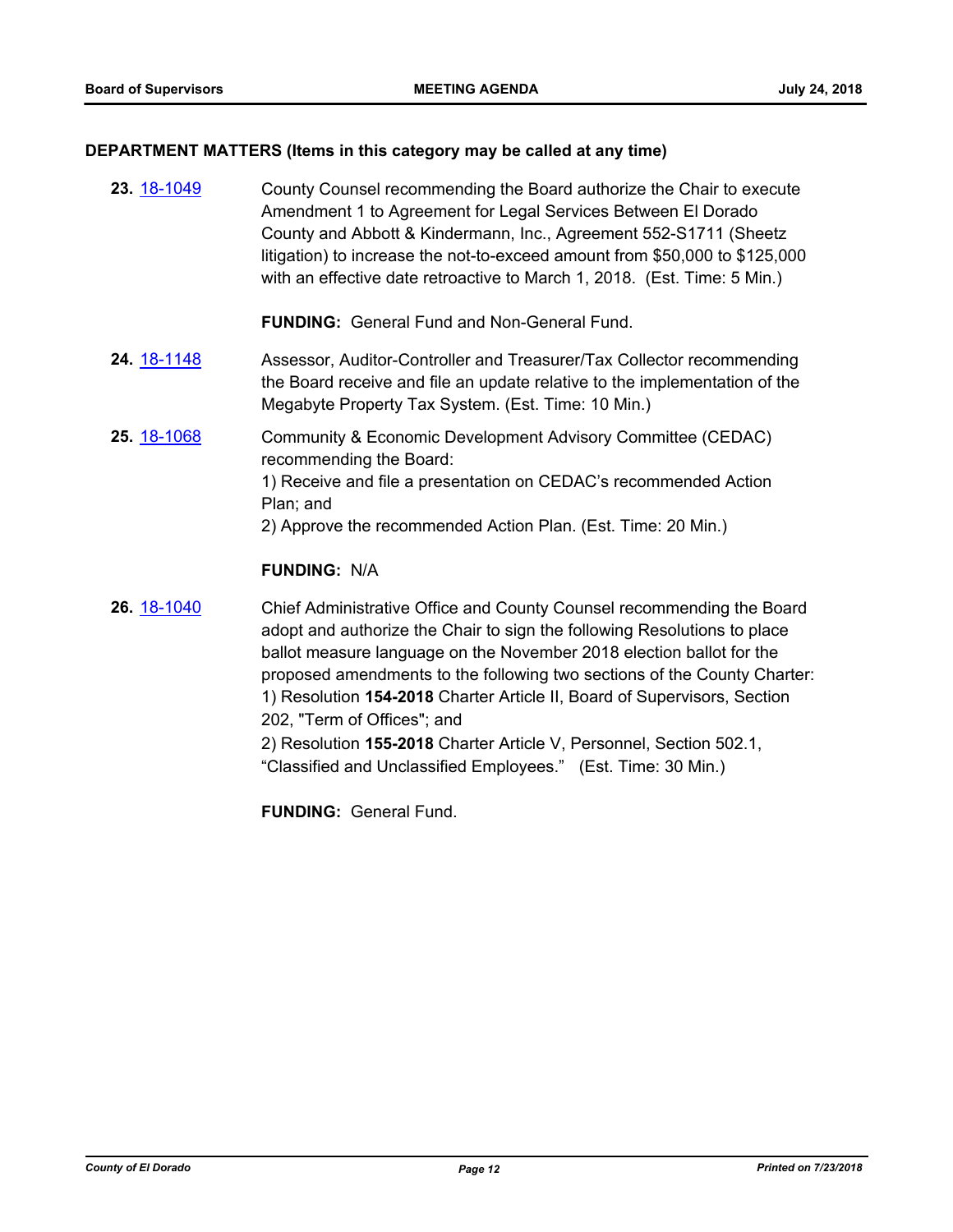#### **10:00 A.M. - TIME ALLOCATION**

**27.** [18-0992](http://eldorado.legistar.com/gateway.aspx?m=l&id=/matter.aspx?key=24341) Community Development Services, Department of Transportation, recommending the Board select one or more of the US 50/Cameron Park Drive Interchange alternatives to carry forward to preliminary design and environmental studies, as funding becomes available. (Est. Time: 1 Hr.)

**FUNDING:** Traffic Impact Mitigation Fee Program.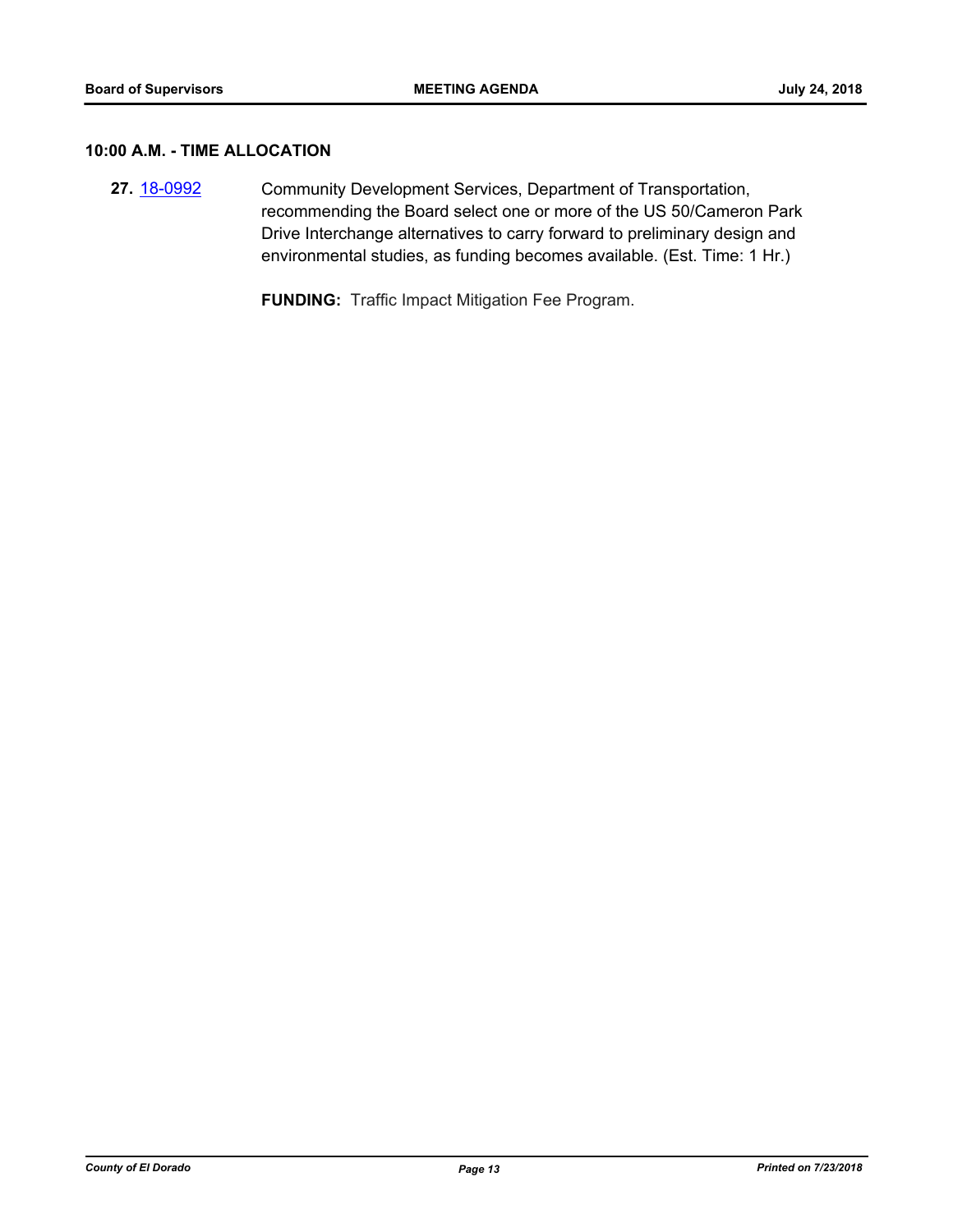#### **11:00 A.M. - TIME ALLOCATION**

**28.** [18-1035](http://eldorado.legistar.com/gateway.aspx?m=l&id=/matter.aspx?key=24384) HEARING - Health and Human Services Agency recommending the Board: 1) Conduct a public hearing to consider public comment on the annual written report of benefit assessments for the Zone of Benefit within County Service Area 3 for emergency medical services; and 2) Adopt and authorize the Chair to sign Resolution **151-2018** confirming the annual written report and authorizing the benefit assessments be collected in the same manner as the County's ad valorem real property taxes for Fiscal Year 2018-19, noting that the pre-existing benefit assessments have been in place and collected since prior to the effective date of Proposition 218, with no increases in the amounts and no change in the methodology for calculating said amounts. (Est. Time: 5 Min.)

**FUNDING:** County Service Area 3 Benefit Assessments.

**29.** [18-0863](http://eldorado.legistar.com/gateway.aspx?m=l&id=/matter.aspx?key=24210) Health and Human Services Agency recommending the Board: 1) Receive a presentation by the Commission on Aging; and 2) Receive and file the Commission on Aging 2017 Annual Report. (Est. time: 10 Min.)

#### **FUNDING:** N/A

**30.** [18-0948](http://eldorado.legistar.com/gateway.aspx?m=l&id=/matter.aspx?key=24296) HEARING - The Community Development Services, Environmental Management Department recommending the Board: 1) Conduct a hearing to consider the annual report of delinquent mandatory refuse collection fees; and 2) Adopt and authorize the Chair to sign Resolution **149-2018** confirming the annual report of delinquent mandatory refuse collection fees for South Tahoe Refuse Company, Inc., establishing the delinquent amounts as special assessments for the 2018/2019 fiscal year, and providing for the collection thereof in the same manner as the County's ad valorem property taxes. (Est. Time: 20 Min.)

**FUNDING:** Community Development Services charges for service.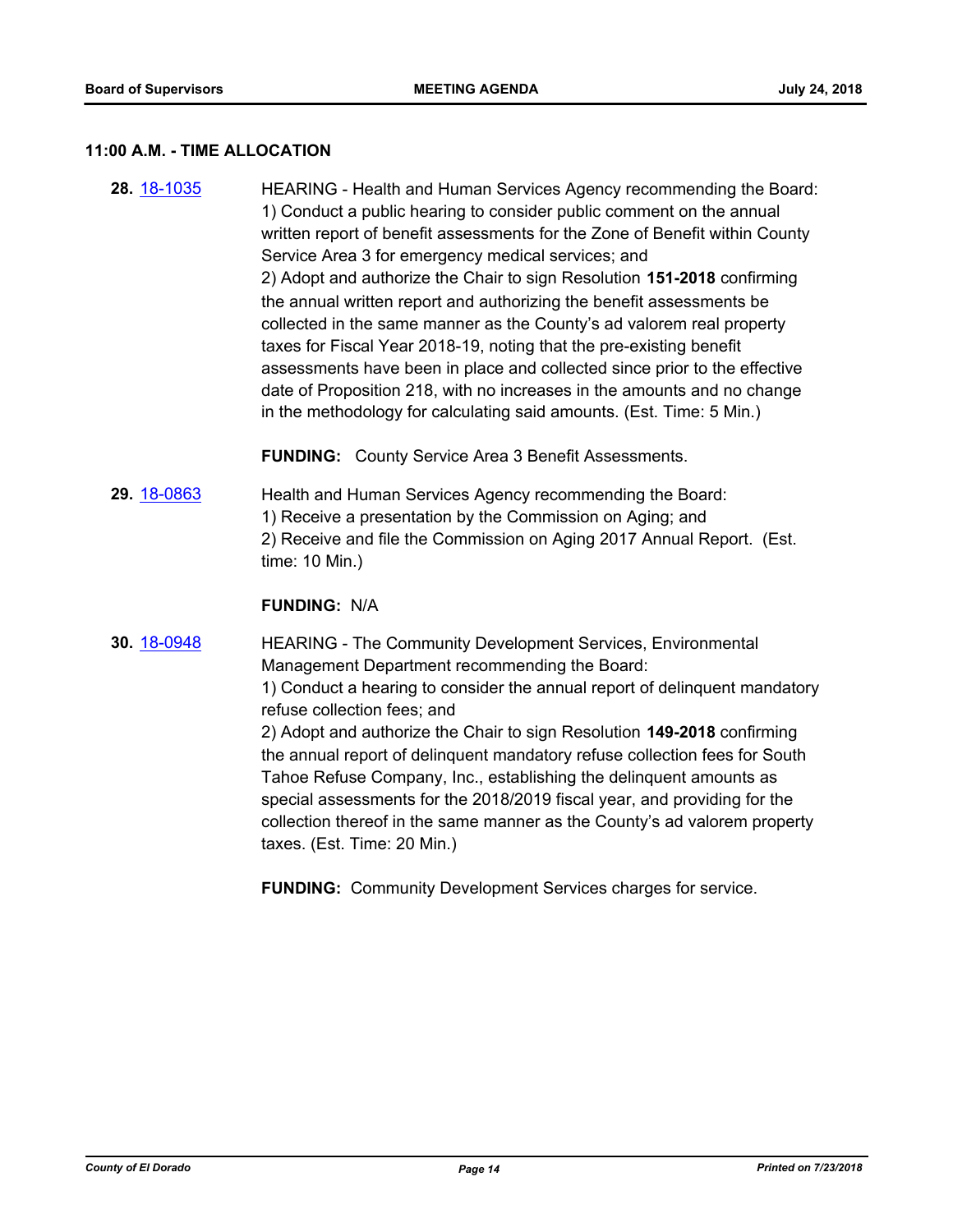#### **1:30 P.M. - TIME ALLOCATION**

**31.** [18-1091](http://eldorado.legistar.com/gateway.aspx?m=l&id=/matter.aspx?key=24441) HEARING - Community Development Services (CDS), Planning and Building Department, recommending the following seven actions in order to: (1) rescind the December 2, 2014 approvals of the 250-unit El Dorado Hills Apartments project, County file numbers A14-0001/Z14-0001/SP86-0002-R/PD94-0004R-2 on property identified as Assessor's Parcel Numbers 121-290-60, -61 and -62 located on the northwest corner of Town Center Blvd. and Vine Street in the El Dorado Hills area; and (2) approve General Plan text amendment to Policy 2.2.1.2 to clarify that Objective 2.2.6.6 provides an exception to the maximum density allowed by General Plan Policy 2.2.1.2: 1) Rescind adoption of the Subsequent Mitigated Negative Declaration (State Clearinghouse No. 201405281) and Mitigation Monitoring Report Program for the 250-unit El Dorado Hills Apartment project, effective upon entry of dismissal of the Case No. PC20180127 with prejudice; 2) Adopt and authorize the Chair to sign Resolution **162-2018** (Attachment B-Exhibit A) rescinding Resolution 208-2014 regarding General Plan Amendment A14-0001, effective upon entry of dismissal of Case PC20180127 with prejudice; 3) Adopt and authorize the Chair to sign Ordinance **5087** (Attachment C-Exhibit B) rescinding Ordinance 5015 regarding Rezone Z14-0001, effective upon entry of dismissal of the Case PC20180217 with prejudice; 4) Rescind approval of Specific Plan Amendment SP86-0002-R, effective upon entry of dismissal of the Case PC20180127 with prejudice; 5) Rescind approval of Planned Development Permit Revision PD94-0004R-2, effective upon entry of dismissal of the Case PC20180127 with prejudice; 6) Adopt and authorize the Chair to sign Resolution **163-2018** (Attachment D-Exhibit C) approving General Plan amendment of General Plan (Land Use Element) Policy 2.2.1.2; and 7) Continue the amendment to Policy 2.2.1.2 and rescission of Policy 2.2.6.6, resulting from the rescission of Resolution 208-201, for final action with the County's next "bundling" of amendments to the General Plan, consistent with Government Code section 65358(b). (Est. Time: 30 Min.)

**FUNDING:** N/A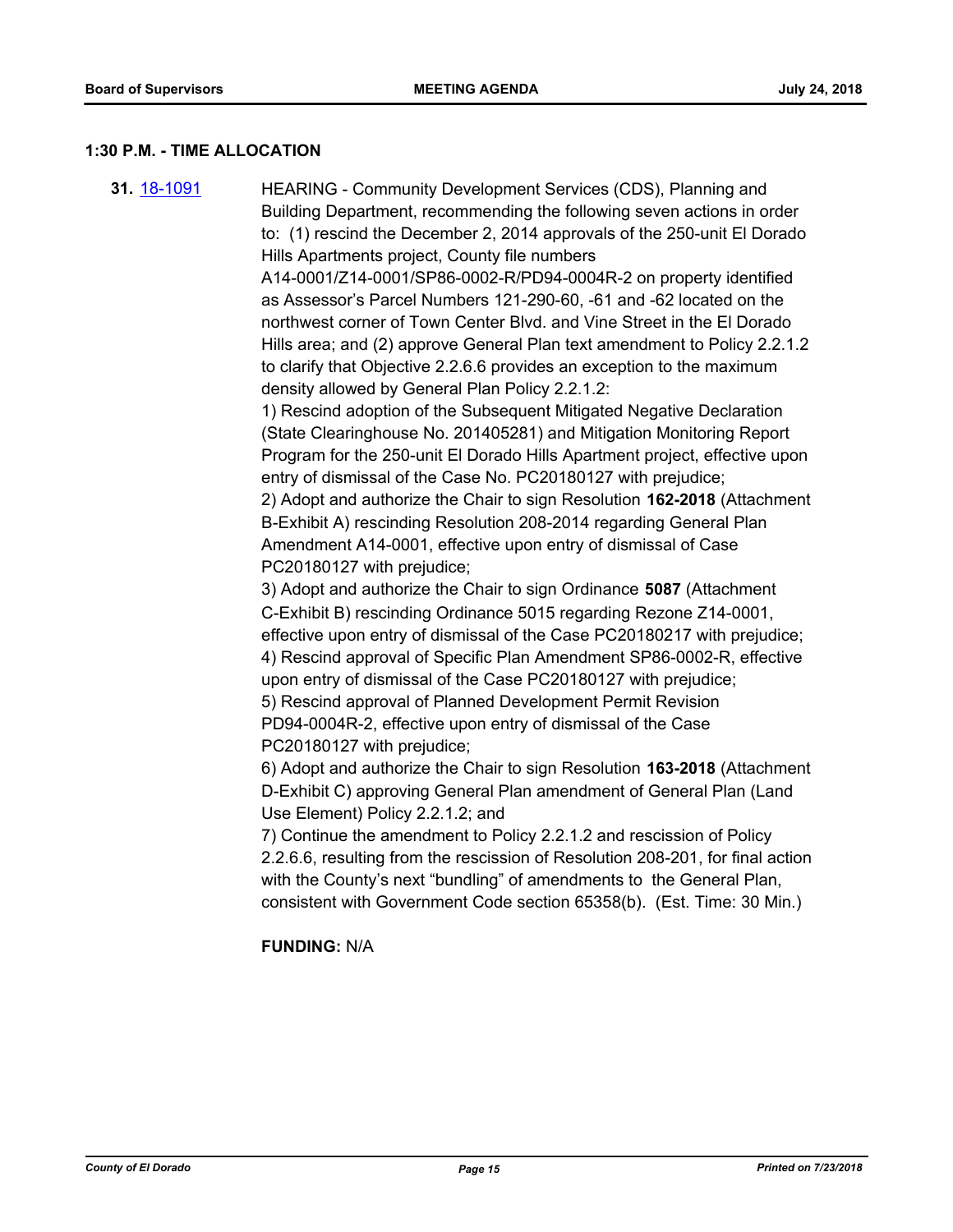#### **2:00 P.M. - TIME ALLOCATION**

**32.** [18-1121](http://eldorado.legistar.com/gateway.aspx?m=l&id=/matter.aspx?key=24471) Vacation Home Rental Ad Hoc Committee, recommending the Board: 1) Conceptually approve amendments to Title 5 - County Business License Ordinance of the El Dorado County Ordinance Code, Chapter 5.56 - Vacation Home Rentals in the Lake Tahoe Basin; 2) Direct staff to work with the Vacation Home Rental (VHR) Ad Hoc Committee and return on August 28, 2018, for the first reading of the revised ordinance; 3) Direct staff to report to the Board one year following the effective date of the approved ordinance revisions with an evaluation of VHR regulation and enforcement; and 4) Adopt and authorize the Chair to sign Resolution **163-2018**, amending the FY 2018-19 Authorized Personnel Allocation to delete one vacant FTE Fiscal Assistant in the Treasurer-Tax Collector's Office and add one FTE Development Technician in the Planning and Building Department. (Est. Time: 1 Hr.)

**FUNDING:** N/A

#### **ITEMS TO/FROM SUPERVISORS**

**CAO UPDATE**

**ADJOURNMENT**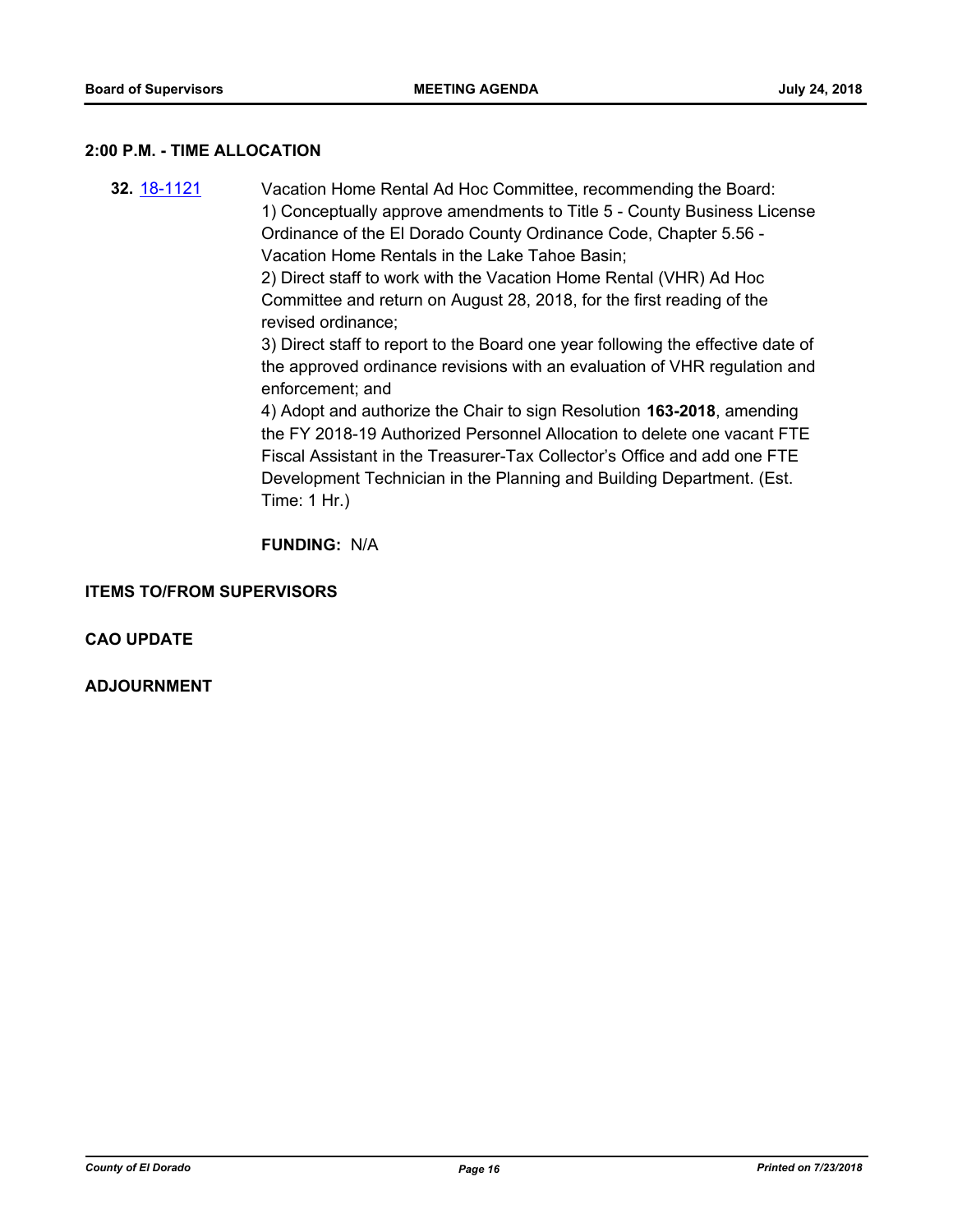#### **CLOSED SESSION**

- **33.** [18-1127](http://eldorado.legistar.com/gateway.aspx?m=l&id=/matter.aspx?key=24477) **Conference with Legal Counsel Existing Litigation pursuant to Government Code section 54956.9(d)(1).** Title: Friends of El Dorado County Oaks v. County of El Dorado; Serrano Associates LLC and El Dorado Hills Community Services District Real Parties in Interest (El Dorado County Superior Court Case PC20180310). Number of potential cases: (1). (Est. Time: 10 Min.)
- **34.** [18-1160](http://eldorado.legistar.com/gateway.aspx?m=l&id=/matter.aspx?key=24510) **Conference with Legal Counsel - Existing Litigation** pursuant to Government Code section 54956.9(d)(1). Title:Citizens for Sensible Development in El Dorado Hills and Sue Taylor v. County of El Dorado and El Dorado County Board of Supervisors; Spanos Corporation, Real Party in Interest (El Dorado County Superior Court Case No. PC20180127); Citizens for Sensible Development in El Dorado Hills v. County of El Dorado and El Dorado County Board of Supervisors; Spanos Corporation, Real Party in Interest (El Dorado County Superior Court Case No. PC20150001; California Courts of Appeal Case No. C081472). Number of potential cases: (2). (Est. Time:10 Min.)
- **35.** [18-1149](http://eldorado.legistar.com/gateway.aspx?m=l&id=/matter.aspx?key=24499) **Pursuant to Government Code Section 54957- Public Employment.** Title: Director of Planning and Building Recruitment. (Est. Time: 20 Min.)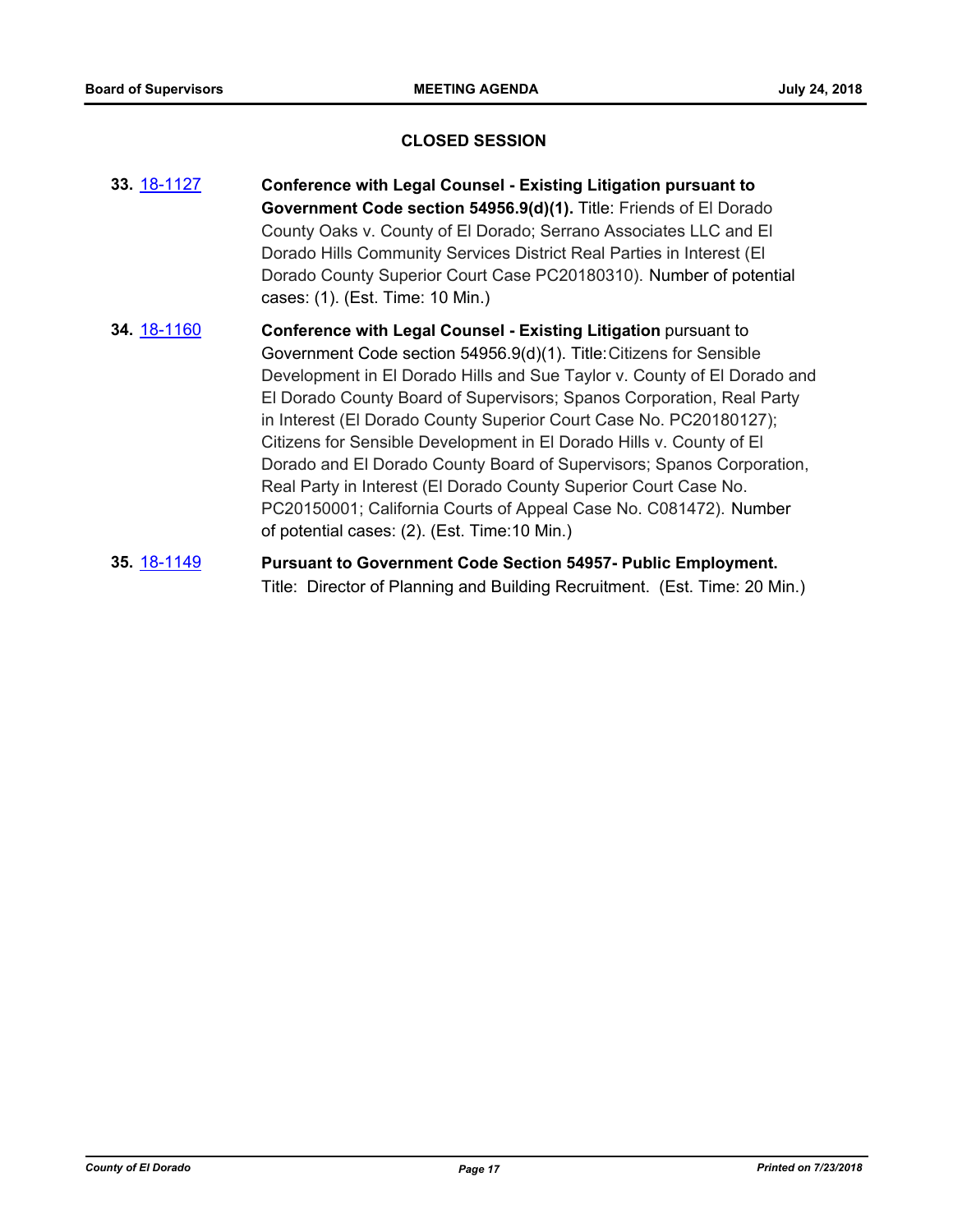On August 19, 2003, the Board adopted the following protocol: It is a requirement that all speakers, County staff and the public, when approaching the podium to make a visual presentation to the Board of Supervisors, must provide the Clerk with the appropriate number of hard copies of the presentation for Board members and the audience.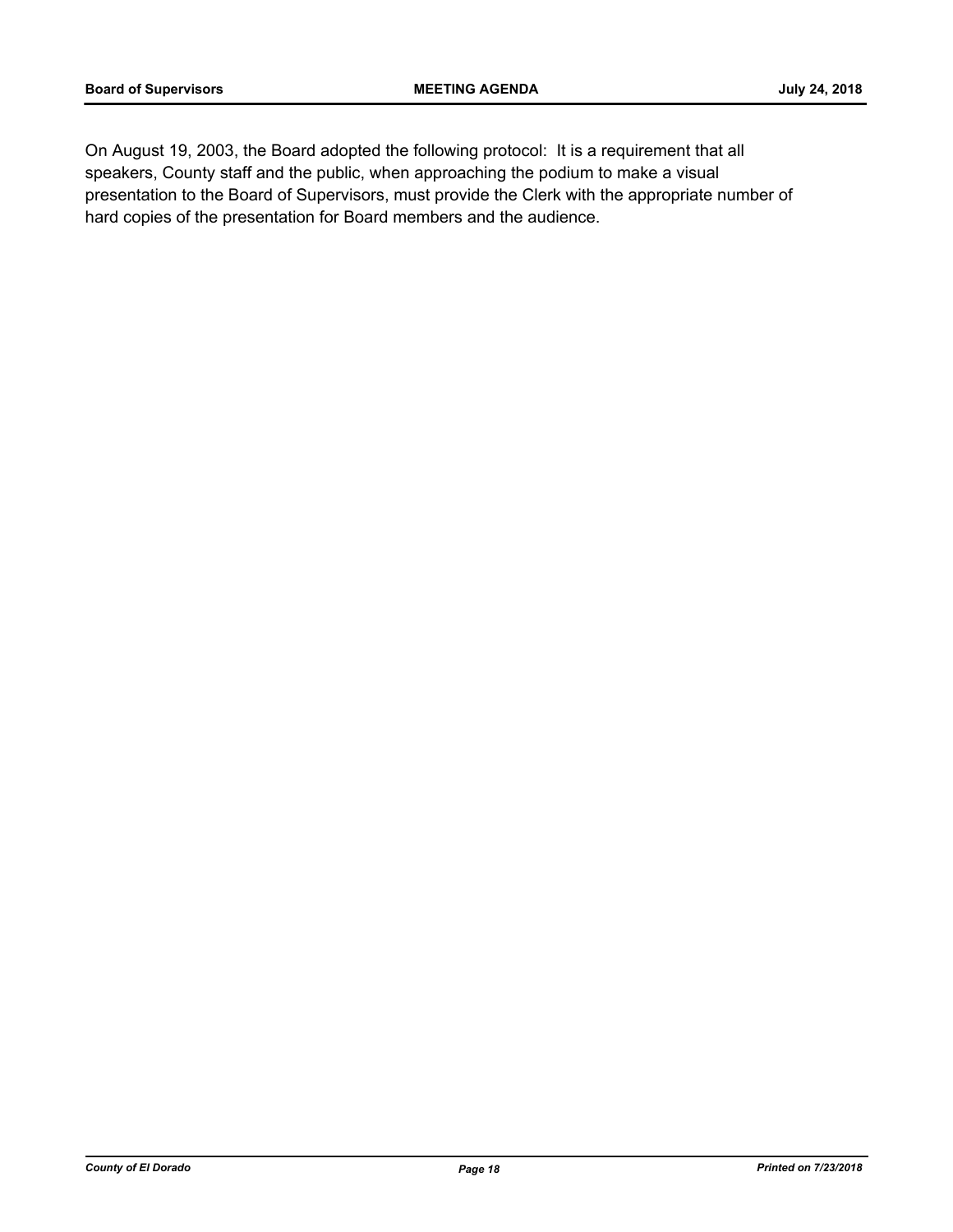#### **ADDENDUM**

#### **GENERAL GOVERNMENT - CONSENT ITEMS**

**36.** [16-0305](http://eldorado.legistar.com/gateway.aspx?m=l&id=/matter.aspx?key=20961) Supervisor Ranalli recommending the Board find that a state of emergency continues to exist in El Dorado County as a result of unprecedented tree mortality due to drought conditions and related bark beetle infestations. (Cont. 7/17/18, Item 10)

#### **DEPARTMENT MATTERS (Items in this category may be called at any time)**

**37.** [18-0976](http://eldorado.legistar.com/gateway.aspx?m=l&id=/matter.aspx?key=24324) Community Development Services, Department of Transportation, recommending the Board take the following actions pertaining to the Pony Express Trail Slipout, Contract 2726, PW 18-31214, CIP 78718: 1) Approve an additional \$200,802 of Road Fund/Discretionary funding for the Base Bid Schedule A FEMA match and Schedule B portion of the Project construction and delivery phase that is not eligible for FEMA funding;

> 2) Reject the bid submitted by the lowest bidder, Schreder and Brandt MFG, Inc., as being non-responsive for failing to meet the Contract Disadvantaged Business Enterprise goal and failing to provide an adequate Good Faith Effort to meet the goal;

3) Award the Construction Contract to the second lowest bidder, Steelhead Constructors, Inc., for being the lowest responsive, responsible Bidder that provided all required forms, documentation, and exceeded the Contract Disadvantaged Business Enterprise goal;

4) Approve and authorize the Chair to sign the Construction Contract, subject to review and approval by County Counsel and Risk Management; and

5) Authorize the Director of Transportation to sign an Escrow Agreement, if requested by the Contractor and in accordance with Public Contract Code Section 22300, for the purpose of holding Contract retention funds. (Est. Time: 20 Min.)

**FUNDING**: Schedule A - Local and State discretionary funding initially (100%), with Department of Transportation staff working with the Federal Emergency Management Agency and the California Office of Emergency Services to obtain reimbursement. Schedule B - Road Fund / Discretionary funding (Local, State, and Federal)